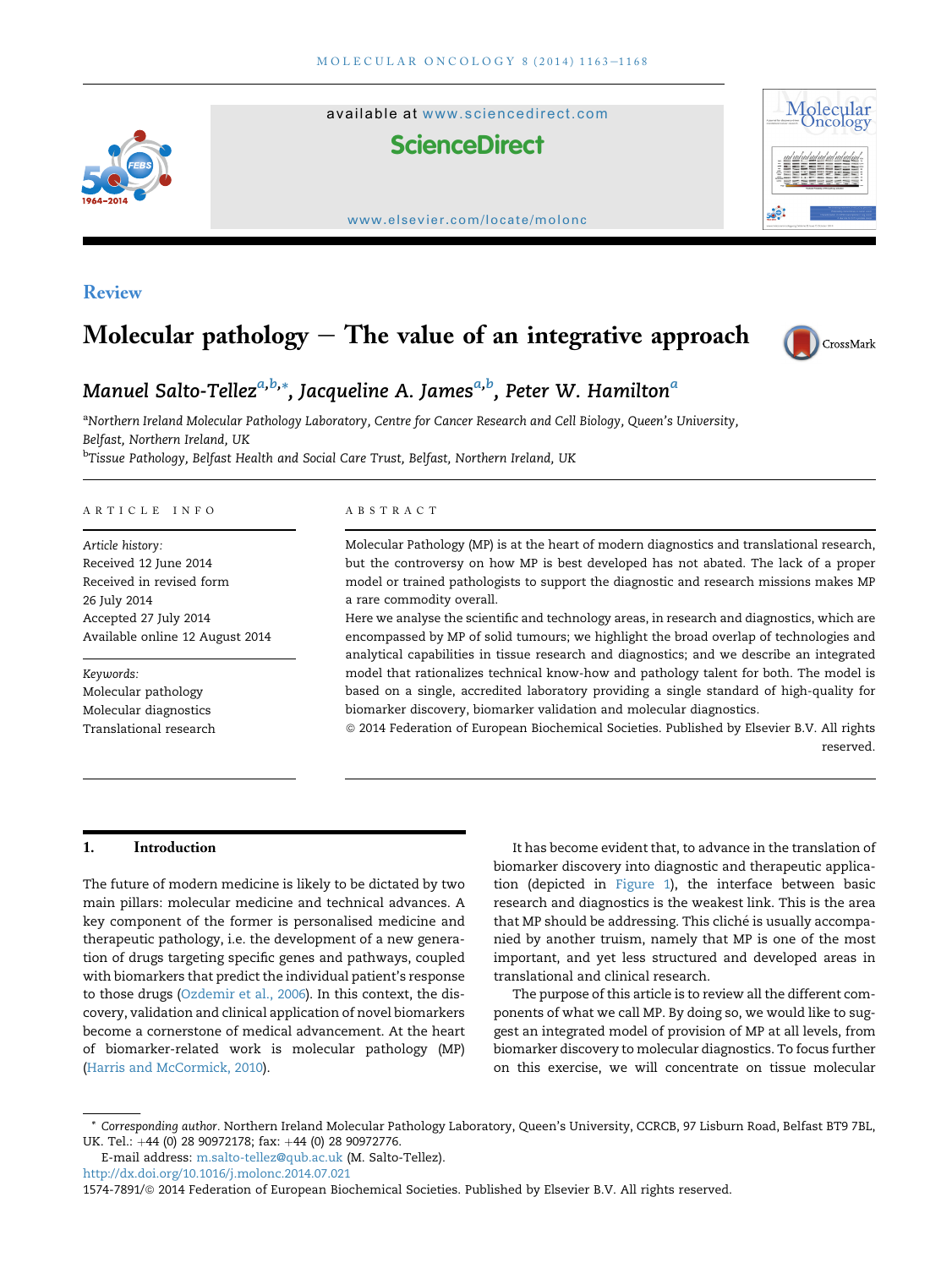<span id="page-1-0"></span>

Figure  $1$  – Pipeline to deliver basic science discoveries into diagnostic and therapeutic end-points.

pathology of solid tumours and, hence, on the area ofmolecular onco-pathology. This analysis of MP will illustrate the transition from traditional tissue-based interpretation of morphology to advanced high-throughput molecular technologies, and from biomarker discovery to molecular diagnostics ([Dietel](#page-5-0) [et al., 2013\)](#page-5-0). It is our view that the integration of traditional and molecular pathology within a single laboratory management and delivery infrastructure is essential and that the perception of translational research and diagnostics is a continuum rather than two distinct entities. These facts are basic requirements for the future rationalisation and improvement of pathology services within the context of academic medicine.

# 2. Molecular pathology  $-$  translational research & molecular diagnostics

Why are pathologists needed in translational research, patient stratification and the delivery of personalized medicine? What can pathologists contribute as members of comprehensive, multidisciplinary research teams? There are indeed some aspects in research that can only be provided by pathologists who can interpret tissue phenotype underpinned by a deep understanding of the biological basis of disease, and have the inclination to be involved in research/academic duties. These capabilities can be presented as an integrated pipeline that would take the human tissue sample through different levels of traditional and molecular pathological interrogation (see Figure 2). These activities can be translated into specific techniques and technologies (see Table 1). While other scientists could fulfil some of these needs, it is perceived that only those able to integrate the morphological, clinical and molecular dimensions of the disease would be able to deliver them in an optimal fashion. These subspeciality areas with Molecular Pathology are discussed below.

# 2.1. Molecular pathology and molecular diagnostics in the context of clinical trials

Clinical trials are at the true interface between science and clinical care. While they represent a research exercise strictly speaking, they also provide potential healthcare to patients and thus need to be carried-out with strict clinical and diagnostic rigour [\(Simon and Roychowdhury, 2013](#page-5-0)). Typically, there are 2 levels of biomarker analysis in clinical trials, namely a) specific biomarker analysis to decide the



Figure  $2-$  The integrated puzzle of pathology activities and technologies.

stratification of patients within the trial, i.e. a priori testing, and b) general biomarker analysis to identify a biomarker (single or multiple) to predict patient response, i.e. a posteriori testing. Both are equally important. The biomarkers used in a priori testing may already be standard-of-care (for instance, a clinical trial aiming to provide alternative therapeutic avenues to cetuximab for KRAS mutant patients would need KRAS mutation analysis upfront), while others may represent a more experimental endeavour (such as detecting cMET status in trials using cMET inhibitors). In general, the predominant view is that these tests should be performed by practising diagnostic pathologists in accredited laboratories. A posteriori testing is increasingly performed with highthroughput technologies [\(Simon and Roychowdhury, 2013\)](#page-5-0). Again, although it is a discovery exercise, there is increasing consensus that this analysis should be driven by molecular pathologists, in accredited laboratories for that purpose (CAP, CPA, CLIA, etc) [\(Wheler et al., 2013\)](#page-5-0), and with patterns of test validation, quality control and quality assurance (QA/ QC) as close as possible to fully established clinical testing. Only then will any piece of discovery work be reliable for future use in the clinical context, should the trial lead to positive results.

## 2.2. Analysis of tissues ahead of molecular testing

Despite the predictions that molecular biology would substitute traditional microscopic morphological assessment of the disease, the reality is that genotype and phenotype are not mutually exclusive, but complementary [\(Muley et al.,](#page-5-0) [2012\)](#page-5-0). It would appear that high-quality microscopy is a condition sine qua non for high-quality molecular diagnostics. Indeed, the accurate morphological analysis ahead of the testing itself is essential to confirm that a) the sample is of

Molecular diagnostics in the context of clinical trials Analysis of tissues ahead of molecular analyses Tissue biobanking Digital pathology Pathology informatics Data manager Biomarker validation Integration of validated biomarkers into routine diagnostics

Table  $1 -$  Pathology-centred activities in the research endeavour.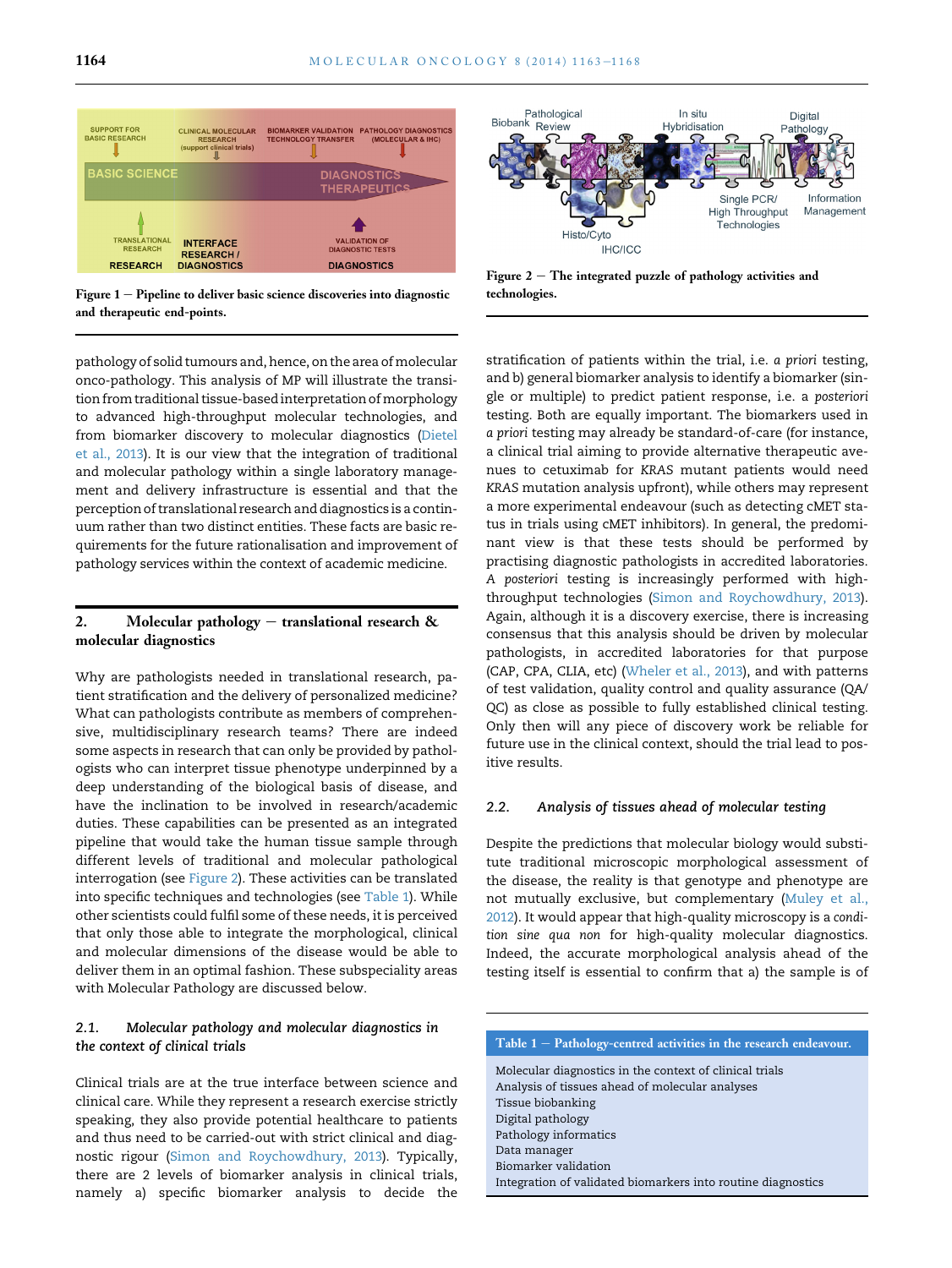the right histological type for analysis; b) that the ratio of malignant to non-malignant cells is sufficient to attend to the sensitivity of the test; c) the sample is representative of the disease; d) there are no features to suggest that the preanalytical steps were not adequate (e.g. autolysis due to long ischaemia prior to fixation); e) there is no significant pathological process that might interfere with molecular profiling (e.g. such as a strong inflammatory component accompanying the malignant cells); f) there is no strong morphological heterogeneity that may introduce molecular heterogeneity and analytical bias; g) the staging of the cancer is adequate for the therapeutic approach intended. These and many other aspects of morphological interpretation of tissue samples represent an essential first step for the accurate understanding of the subsequent downstream molecular profiling of tissue samples. This would be best provided by those who are trained to interpret tissue morphology, understand the molecular basis of the disease and the molecular performance of the tests.

### 2.3. Tissue biobanking

The advancement of translational science requires access to large numbers of clinical biosamples that have been collected and stored with the highest of quality standards in ways that will allow molecular analysis ([Simeon-Dubach et al., 2012](#page-5-0)). Biobanks provide the infrastructure and the standards for these high-quality sample collections. Not only is the quality of the tissue sample important but so too is the associated clinic-pathological metadata that allows the correlation of molecular data with pathological taxonomy, therapeutic response and clinical outcomes. This dual pursue of quantity and quality may only be reached by integration of resources by several biobanks in "tissue research syndicates" for single, coordinated studies, and by the administration of biobanks not only of prospective fresh-frozen collections, but also the retrospective, formalin-fixed and paraffin-embedded collections accumulated in the pathology archives. Very specific schemes for QA/QC of these cases, as well as the expansion of tissue biobanking services to include, for instance, the specific sample collection for the generation of cell lines or patient-derived tumour xenografts, are again better driven by those who sit at both ends of the morpho-molecular continuum. Indeed, this dual use of tissue biobanking facilities, as described before [\(Stanta et al. 2011\)](#page-5-0), namely a) a resource of residual pathology tissues for translational research; and b) purpose-developed xenograft tissue banking, are essential for translational cancer research.

One of the aspects that dictates the use of tissue bank collections for research purposes is the ethical framework that governs the use of such materials. As described before [\(Stanta et al. 2008\)](#page-5-0), the use of clinical materials in research falls in between two often "colliding interests", namely the greater good of this research to society and the right of the individual to "genetic anonymity". While a careful analysis of the breath of international and national legislation on the subject is outside the remits of this opinion article, it is important to take into account, when evaluating a research project proposing specific use of patient samples, the ethical aspects of the objectives of the research, the methods to be used, the

type of research or the type of biological material ([Stanta](#page-5-0) [et al. 2008\)](#page-5-0).

#### 2.4. Digital pathology

In biomarker discovery, part of the value of immunohistochemistry is because of its interpretative nature, in this context, the counter-stain that provides an indication of the complex histological context is as important as the antibody or the probe that targets a specific protein or gene in the hybridization process. This allows us to recognize the cellular and subcellular localization of the expression or amplification, and provides meaningful insights on the molecular mechanism of diseases, as well as specific criteria for the adequacy of the test. However, in biomarker diagnostic testing, and particularly in the area of personalized medicine, the scoring of the biomarker should not be interpretative, but highly quantitative ([Bai et al., 2013](#page-4-0)). This is one of the many functions of digital pathology (see Table 2). Understandably, tissue pathologists need to reach a balance of what is best delivered, for diagnostics and discovery, as a subjective interpretative opinion, and what is necessary to be digitalized and quantitated. Eventually, digital pathology may not only be a way to deliver better pathology services, but also a vehicle to remove some highly time-consuming tasks carried-out by pathologists, who would be playing a supervisory role in the digital pathology outcome and thus would have more time for other activities.

#### 2.5. Pathology informatics and integromics

Bioinformatics is a term that describes a rapidly expanding field of statistical, machine learning and algorithmic developments that are needed to cope with the massive data sets generated in genomics research. The exploitation of genomic data in the context of tissues, patients, patient populations requires the extension of skills and technology to integrate clinical, pathological, therapeutic and outcome data from clinical records with underlying genomics to determine correlates, identify potential therapeutic targets and develop companion biomarkers. For the purpose of this review, Pathology Informatics refers to the in silico analysis and computer-driven understanding of information derived from tissues samples [\(Park et al., 2013\)](#page-5-0). This currently represents one of the main challenges in translational science and in molecular diagnostics but also needs to be driven with strong input by pathologists. How we integrate multi-faceted data sets for biomarker discovery, translation and application is likely to dictate the pace of scientific discovery and the speed at which many

#### Table  $2 -$  Digital pathology.

- Automated digitalization of images for storage and multi-site discussion
- Automated scoring of IHC
- Automated counting of hybridization signals
- Automated identification of tumour in sections for subsequent microdissection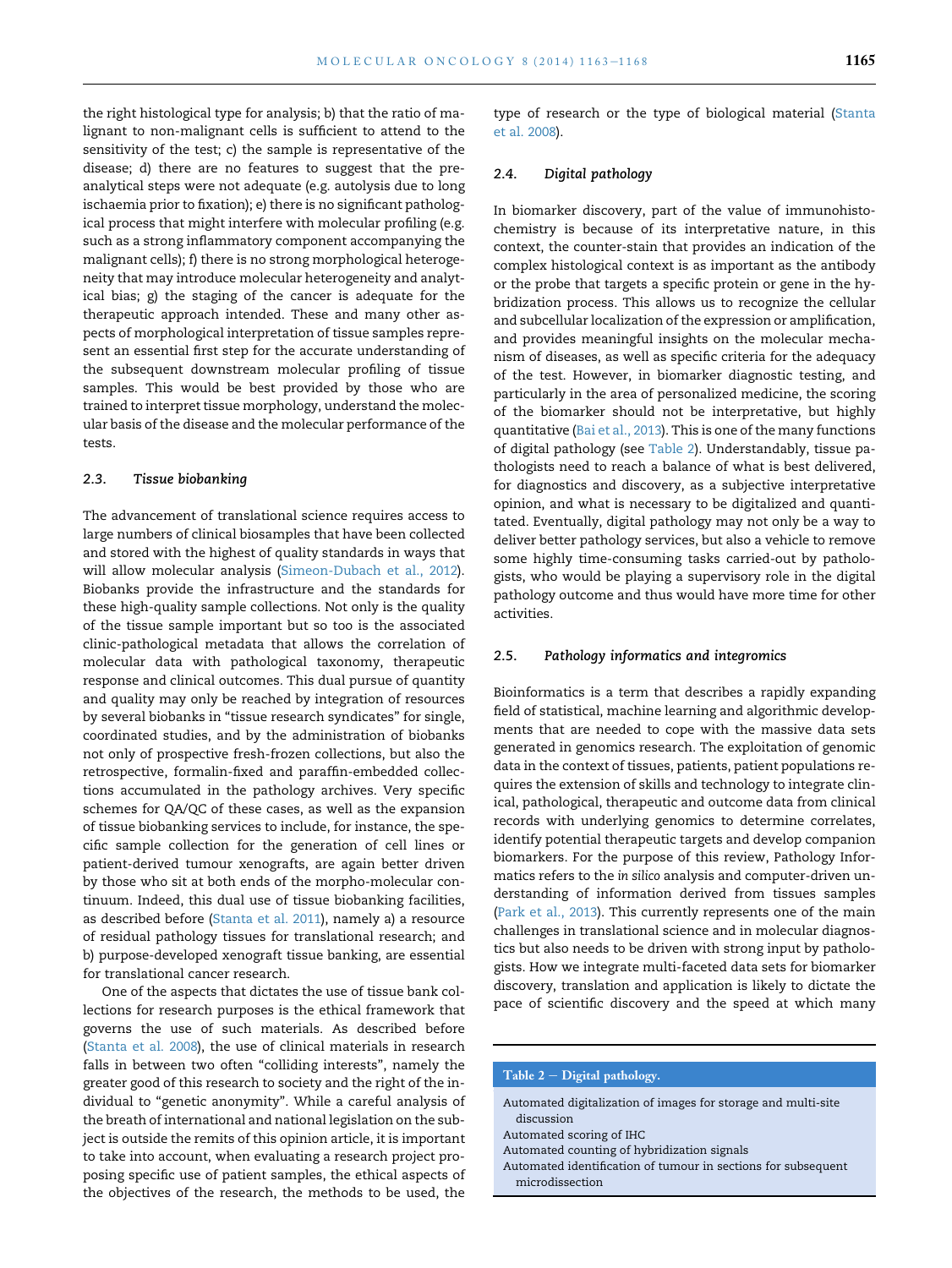new technologies are adopted in diagnostics. Table 3 summarizes the areas in which bioinformatics plays a pivotal role in Pathology. As with any other discipline that is beginning to find a space in diagnostics, it is now recognized that the validation of digital bioinformatics and/or high-throughput bioinformatic approaches requires the same level of validation and accreditation as any other activity in molecular testing.

#### 2.5.1. Digital imaging

The fundamental role of whole slide imaging, digital pathology and image analysis in biomarker analysis and validation has been argued before. The capability of creating interpretative algorithms able to translate digital patterns and intensities into quantitative, reproducible scores is fundamental to establish the credibility of tissue hybridization-based techniques (immunohistochemistry, in-situ hybridization, etc) in the context of personalized therapeutics. Computer enhanced approaches aiming to bring quantitation and objectivity to functions such as the recognition of tumour areas within a slide, the automated counting of hybridization signals or the quantitation of staining intensity will soon be part of our everyday diagnostic reporting, and are already receiving the necessary level of validation and regulatory approval to make this a reality.

### 2.5.2. Pathology integration of pathological data, clinical data and biomarker analytical results

Comprehensive translational research programmes will generate a plethora of information from clinical and pathological information of patient cohorts, as well as single/multiple biomarker testing for research and diagnostic. Those groups able to interoperate between data systems, integrate diverse data sets and interrogate the information to derive meaning, will have an enormous advantage in biomarker discovery. This demands a combination between modern bioinformatics and traditional biostatistics, and indeed a different set of skills than those involved in image analysis.

#### 2.5.3. Analysis of high-throughput tissue omics data

The area of bioinformatics applied to analysis of cDNA gene expression arrays, high-throughput methylation, highthroughput gene copy number and massive parallel sequencing, among others, has developed significantly in the last years. And, yet, the precise applications to diagnostics and the integration of all these platforms are still relatively rare. Those groups able to bring objectivity and rigour to these multi-faceted, high-throughput analyses, and able to deal with the ethical and practical barriers of translating these results into routine pathology reporting, will be in a stronger

#### Table  $3$  – Pathology bioinformatics.

Digital imaging Pathology integration of pathological data, clinical data and biomarker analytical results Translation of high-throughput analysis to biomarkers with

meaningful diagnostic/clinical relevance Translation of high-throughput analysis to pathology reports position to deliver single patient management based on an understanding of their genomic signature.

# 2.6. Biomarker validation and integration of validated biomarkers into routine diagnostics

One of the most puzzling aspects in molecular medicine is the large time gap between the initiation of modern molecular biology (with the discovery of the structure of the DNA around 1953), and the application of these discoveries in cancer diagnostics and in the decision of therapeutic interventions. Several reasons have been given for this including the lack of real knowledge of the biology of the biomarkers discovered, the lack of robust technology able to deliver these biomarkers in a consistent manner in molecular diagnostic laboratories and, more recently, the poorly designed and inadequately statistically powered biomarker studies to allow the results to be translated into diagnostic or clinical care [\(Drucker and](#page-5-0) [Krapfenbauer 2013\)](#page-5-0). The latter is essential. A new generation of pathologists is required to design and carry out these studies with the best chances of success. Biomarker discovery and validation in retrospective and prospective cohorts, understanding of the confounding effects of all the components of the biomarker study (from technology to sample choice), attention to basic aspects of validations such as sensitivity, specificity, precision, accuracy, detection limits or reportable range, or clear definition of diagnostic and clinical values, are areas in which specific training is required, and prerequisites for a successful biomarker study. Similarly, the final stages of this biomarker into routine diagnostics is likely to need industry support for the manufacturing of kits and reagents, and a multi-centre final analysis to define the adequate protocols to ensure reproducibility in multiple laboratories.

#### 2.7. Molecular diagnostics

The broader discipline of pathology and laboratory medicine has embraced molecular diagnostics in different way and with varying degrees of enthusiasm. Some laboratory areas have evolved into an almost full molecular discipline (such as virology or clinical genetics) and others have integrated molecular diagnostics upfront (e.g. haematology). Disappointingly, anatomic (surgical) pathologists are not always involved in the generation of FFPE-related molecular testing. The reasons can be multiple and have been discussed before ([Chan and](#page-5-0) [Salto-Tellez 2012\)](#page-5-0). It is therefore imperative to fully train new generations of tissue and cellular pathologists in molecular diagnostics [\(Lauwers et al., 2010](#page-5-0)). Numerous molecular tests are at the core of tissue diagnostics. These include Sarcoma Translocation Detection, Lymphoma Translocation Detection, Clonality Testing, Microsatellite Instability Testing, Mismatch Repair Protein Expression, KRAS/NRAS Mutation Testing, BRAF Mutation Testing, EGFR Mutation Testing, ALK Protein Expression and EML4-ALK Translocation Detection, Multiple Central Nervous System Molecular Testing, ER, PR and Her2 Protein Expression, Her2 Amplification, c-KIT Mutation Analysis and PDGFRA Mutation Analysis. These are just some of the many emerging tests that, in the authors' opinion, should be in the hands of "molecular tissue pathologists". The core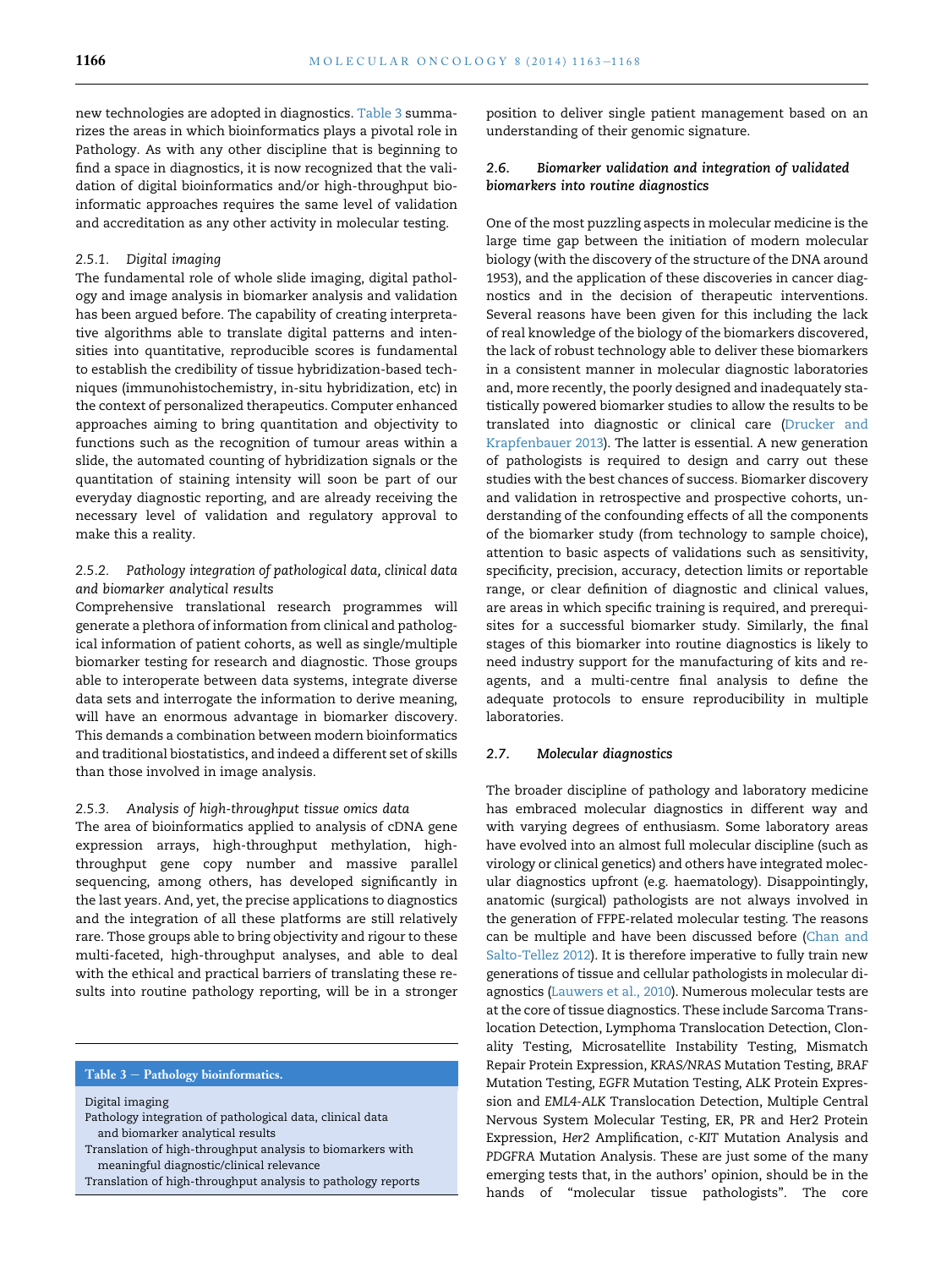<span id="page-4-0"></span>competencies that would allow tissue pathologists to engage in this endeavour have been described elsewhere ([Flynn et al.,](#page-5-0) [2014](#page-5-0)), and can be easily incorporated into training programmes.

## 3. An integrated model for molecular tissue pathology of cancer  $-$  what does it mean?

Many years back there was a need to clearly separate the activities of molecular diagnostic laboratories and research operations. This was essential to introduce laboratory rigour into diagnostic practice ([Dorsey 1989\)](#page-5-0) and to delineate clearly the budgets for academic research and healthcare service laboratories. Almost 30 years later, wemay wish to redefine the degree of synergy that academia and healthcare require. As we have tried to argue so far, that high-end molecular diagnostics and translational research share similar qualities and demands. The technology involved, the technical know-how, the need for laboratory quality (accredited by key agencies), the need to empower biomarker testing with a downstream diagnostic translation, and perform diagnostic-standard testing in clinical trials. The interfaces are too many to continue an artificial division in these two endeavours. In the last three decades, we should have learnt to delineate research and diagnostic budgets and maintain laboratory quality, while enjoying the advantages of a single vision for MP. The more integrated this vision can be, even up to the point of sharing a single laboratory operation with both diagnostic and research capabilities, the easier it will be to bridge the world of discovery and diagnostics, and better serve the interest of cancer patients.

# 4. The current challenges in the provision of molecular tissue pathology of cancer

Regardless of the model of molecular pathology adopted, there are significant challenges and opportunities in the area of molecular testing of cancer. The opportunity is generated by the application of Next Generation Sequencing (NGS) technologies that are able to detect multiple, potentially "actionable" targets with increasing sensitivity in single clinical samples. The challenge is derived from: a) the relatively small number of targets with strong clinical utility proven in randomized trials; and b) the increase cost of these new technologies [\(Salto-Tellez and de Castro, 2014\)](#page-5-0). Molecular Pathology operations deal in different ways with the dichotomy between willingness to perform broad and comprehensive testing (particularly in academic oncology centres) and the need to maintain costs within a manageable framework. In the back of this dichotomy there is an uncomfortable feeling: only those who begin to learn how to deal with the complexities of multiple genomic information in the clinic with individual patients will be able to enter the era of contemporary molecular oncology.

The questions are multiple and the answers are unclear:

1. Should we perform high-throughput mutation analysis to all patients? Perhaps only on those entering clinical trials? Or should these technologies be used exclusively within the realm of research?

- 2. How comprehensive should the testing be? Should we target only those actionable targets that are standard-ofcare (perhaps a handful)? Should we test for all potential actionable targets (current "cancer panels" can include more than 400 genes)? Or should we perform wider testing that will provide information on other pathways that eventually may be of help?
- 3. Who should pay for the testing? Is it still the responsibility of health insurance companies, or government-supported healthcare schemes? Should this follow exclusively within the realm of research? How much responsibility has industry in this exercise?

Regardless of the answers, these questions are already announcing a change of paradigm: the interface between diagnostics and research is not as clear-cut as it used to be. It is difficult to decide nowadays if the use of a 400-gene test in a patient with advance cancer is a clinical need, a research endeavour, a go-in-between, or all of the above. In this context, the molecular pathology hybrid model suggested before may facilitate the answer to some of these questions. For instance, in our laboratory we started the use of NGS technology as a research activity, but validating the analysis as close as possible to a diagnostic test as we could ([McCourt](#page-5-0) [et al., 2013](#page-5-0)). Because of this, we are confident that our results with a limited panel can be of clinical use, regardless of the original reason for testing. Similarly, testing that is performed in the context of a research study on a so-called "cancer of unmet clinical needs", is generating results in key genes that can dictate standard-of-care, opening new therapeutic avenues beyond conventional testing. The impact that this is currently having in our patients globally is difficult to quantitate, but is possibly more related to the number of routine patients with sufficient DNA quality for analysis than any other technical consideration. However, those of us performing NGS testing with a therapeutic intention know that we need to do so if we want to enter the future of molecular diagnostics and oncology treatment. In acting like this, we operate in the interface between diagnostics and research, stressing the fact that this hybrid approach may be the best way academic molecular pathology will be able to attend not only to the patients of today, but also to the patients of tomorrow.

#### Acknowledgements

The Northern Ireland  $-$  Molecular Pathology Laboratory is supported by Cancer Research  $-$  UK, the Experimental Cancer Medicine Centre Network and the Northern Ireland Friends of the Cancer Centre.

REFERENCES

[Bai, Y., Cheng, H., Bordeaux, J., Neumeister, V., Kumar, S.,](http://refhub.elsevier.com/S1574-7891(14)00176-8/sref1) [Rimm, D.L., Stern, D.F., 2013. Comparison of HER2 and](http://refhub.elsevier.com/S1574-7891(14)00176-8/sref1) [phospho-HER2 expression between biopsy and resected breast](http://refhub.elsevier.com/S1574-7891(14)00176-8/sref1) [cancer specimens using a quantitative assessment method.](http://refhub.elsevier.com/S1574-7891(14)00176-8/sref1) [PLoS One 8 \(11\), e79901.](http://refhub.elsevier.com/S1574-7891(14)00176-8/sref1)